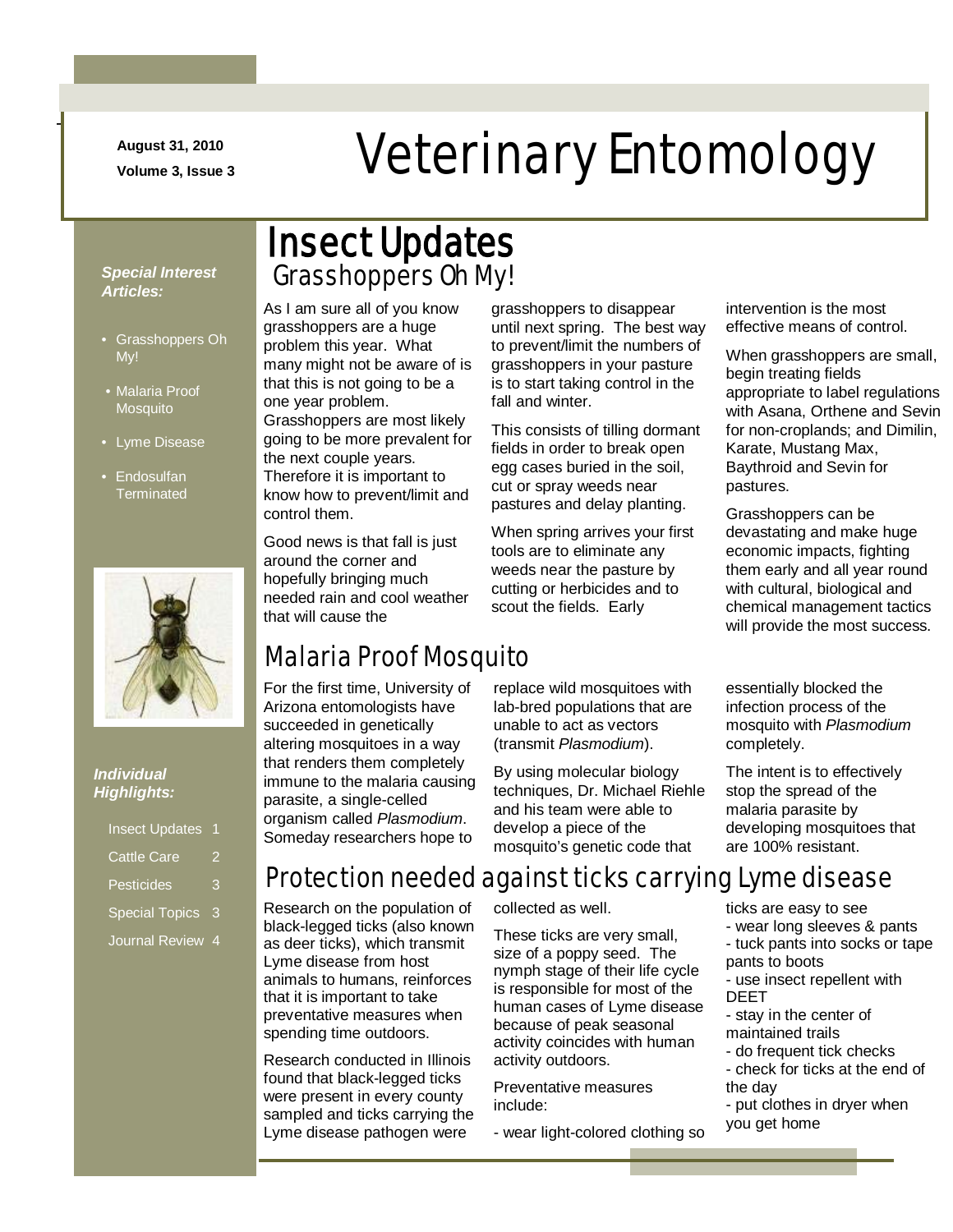*"Outbreaks usually end when cool weather arrives and the bacteria become dormant."*

#### **Real California Milk**

The following link contains videos of real dairy owners and the sacrifices they make. If you have the time it is worth watching a few to learn more about dairy farming.

[http://www.dairyherd.com/ne](http://www.dairyherd.com/news_editorial.asp?pgID=675&ed_id=12180&news_id=28515&ts=nl2) [ws\\_editorial.asp?pgID=675&](http://www.dairyherd.com/news_editorial.asp?pgID=675&ed_id=12180&news_id=28515&ts=nl2) [ed\\_id=12180&news\\_id=285](http://www.dairyherd.com/news_editorial.asp?pgID=675&ed_id=12180&news_id=28515&ts=nl2) [15&ts=nl2](http://www.dairyherd.com/news_editorial.asp?pgID=675&ed_id=12180&news_id=28515&ts=nl2)

### Late summertime in certain Anthrax Is Here – Vaccinate Livestock Now Cattle Care

parts of Texas means livestock producers should be on the lookout for the resurfacing of anthrax in their animals.

Among the cases confirmed this summer are one bovine in Crockett County, one whitetail deer in Kinney County and one whitetail deer in Uvalde County.

Anthrax which is caused by *Bacillus anthracis* is a naturally occurring disease with worldwide distribution, including Texas.

"Anthrax cases are not unusual; especially at this time of year. This is peak season for anthrax to resurface and affect livestock

### TAHC Office Changes

Effective 9/1/10, the number of agency regional offices has been reduced to seven. The Halletsville office has been closed and the Crocket location has moved to Hempstead.

Because of the changes, counties have been shifted to different regional offices.

Changes are: **Region 2:** Hempstead – and deer," Dr. Dee Ellis, Texas Animal Health Commission (TAHC) Executive Director and State Veterinarian, said. "Ranchers and livestock owners should be aware of recent anthrax confirmations in their area and consider vaccinating their livestock to protect against the disease."

Anthrax can occur anywhere in Texas but is typically confined to a triangular area bounded by Uvalde, Ozona and Eagle Pass. This includes portions of Crockett, Val Verde, Sutton, Edwards, Kinney and Maverick counties.

If an animal dies from anthrax and isn't properly disposed of

acquired counties: Walker, Tyler, Montgomery, Hardin, Orange, Fort Bend, Wharton, Galveston, San Jacinto, Jasper, Harris, Chambers, Waller, Brazoria, Matagorda, Victoria, Polk, Newton, Liberty, Jefferson, Austin, Colorado, Jackson, Calhoun

**Region 4:** Mt. Pleasant – acquired counties: Shelby, Sabine, Nacogdoches, San

by burning, the bacteria can spill into the soil and remain there. The bacteria will then resurface on grass or forage under ideal weather and soil conditions during spring and summer months.

By the time an animal shows signs of staggering, trembling or convulsions after ingesting anthrax, death is expected.

TAHC requires animal carcasses, manure and bedding be incinerated until thoroughly consumed. This will keep wild animals from being exposed to the disease and it will kill the bacteria.

Augustine, Angelina, **Houston** 

**Region 5:** Beeville – transferred Comal and Guadalupe to Region 7

**Region 7:** Rockdale – acquired counties: Fayette, Gonzales, Lavaca, DeWitt, Guadalupe, Comal. Transferred Waller to Region 2

**Region 8:** closed

### Cattle Theft Prevention & Legislative Discussion Headline TSCRA Ranch Gathering in Memphis

Come join the Texas & Southwestern Cattle Raisers Association for a ranch gathering on **Thursday September 9** at the Bradley 3 Ranch in **Memphis, TX**. The gathering will begin at 5:30 PM with registration followed by a free fajita dinner and presentations.

"TSCRA ranch gatherings are a great place for folks to get together and discuss what is going on in the cattle business and how they can help. In addition to a legislative update, TSCRA Special Rangers will be on hand to discuss how to protect your property and livestock from theft. Anyone who would like to come out and

enjoy the evening is invited," said Dave Scott, TSCRA president.

**Please RSVP** to Brook Messer at 1-800-242-7820 ext 192 or [rsvp@tscra.org](mailto:rsvp@tscra.org)

Bradley 3 Ranch is located at 15591 County Road K in Memphis.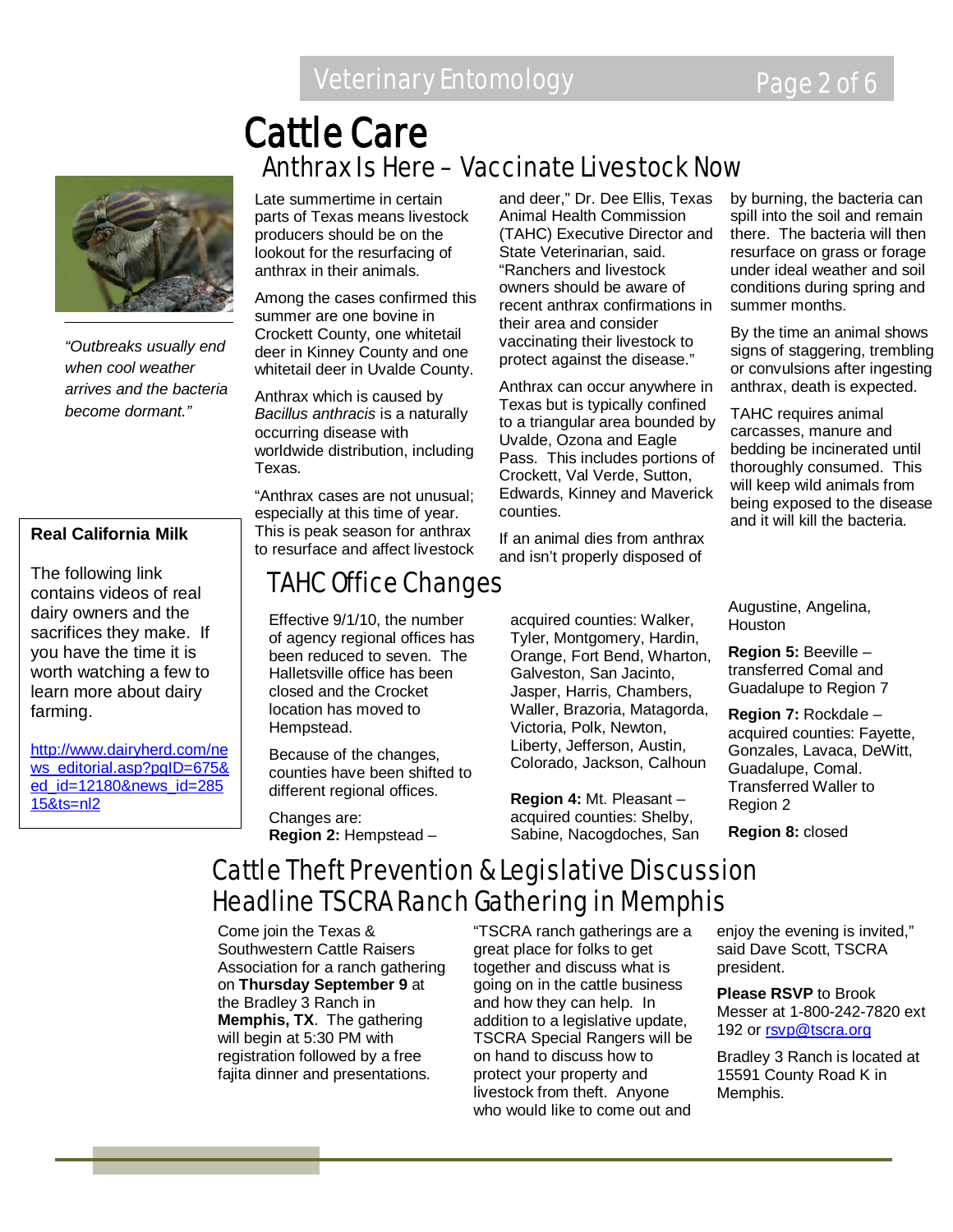## EPA moves to terminate all uses of insecticide Endosulfan Pesticides Update/Outlook

EPA is taking action to end all uses of endosulfan in the US. Endosulfan, which is used on vegetables, fruits, & cotton, can pose unacceptable neurological and reproductive risks to farm workers and wildlife and can persist in the environment.

Endosulfan is an organochlorine first registered in the 1950s; it is also used on ornamental shrubs, trees & herbaceous plants.

Most crop uses will end in 2 yrs, more

in 4 yrs and the last use on July 31, 2016.

End **July 31, 2012**: almond, apricot, broccoli, Brussels sprouts, carrots, cauliflower, celery citrus, collard greens, dry beans, dry peas, eggplant, filbert, kale, kohlrabi, mustard greens, nectarine, macadamia, plum & prune, poplars grown for pulp & timber, strawberry (Annual), sweet potato, tart cherry, turnip, walnut, ornamental trees, shrubs & herbaceous plants, other

uses not listed above or below, cabbage, cotton, cucumbers, lettuce, stone fruits, summer melons, summer squash, tobacco

End **July 31, 2013**: pear

End **July 31, 2015**: apple, blueberry, peppers, potatoes, pumpkins, sweet corn, tomato, winter squash

End **July 31, 2016**: Livestock ear tags, pineapple, strawberry (perennial/biennial), vegetable crops for seed

### New natural Topia insecticides available from FMC

A new, completely natural pest control product for use by pest management professionals to control cockroaches, bed bugs, ants, flies and more than a dozen other pests is now available from FMC Professional Solutions.

blend of natural oils with well documented insecticidal properties. It is a water-based product that delivers contact control of many structural pests.

Topia is a minimum risk product; it is non-flammable and has a very

mild aroma that quickly dissipates.

For more information about Topia insecticide and other FMC products, visit [www.fmcprosolutions.com](http://www.fmcprosolutions.com/) or contact your FMC sales representative.

Topia insecticide features a proprietary

### Organic pesticides not always 'greener' choice, study finds

Consumers should not assume that, because a product is organic, it's also environmentally friendly. A new University of Guelph study reveals some organic pesticides can have a higher environmental impact than conventional pesticides because the organic product may require larger doses.

Environmental sciences professor Rebecca Hallet and PhD candidate Christine Bahlai compared the effectiveness and environmental

impact of organic pesticides to those of conventional and novel reduced-risk synthetic products on soybean crops.

They examined four synthetic pesticides: two conventional products commonly used by soybean farmers and two new, reduced-risk pesticides. They also examined a mineral oil-based organic pesticide.

"We found the mineral oil organic

pesticide had the most impact on the environment because it works by smothering the aphids and therefore requires large amounts to be applied to the plants," said Hallett.

Compared to synthetic pesticides, the mineral oil-based and fungal products were less effective, as they also killed lady bugs and flower bugs, which are important regulators of aphid population and growth.

# Evolution biology: Lice in Hiding Special Topics of Interest

Bird live reduced their chances of being picked off by their hosts by evolving to match the color of the birds feathers

Camouflage has been well documented in predator-prey relationships. Sarah Bush and colleagues at University of Utah Salt Lake City now report that the same evolutionary trend exists between parasites and their hosts.

By comparing lice from species of dark and light colored birds. The researchers found that 'feather' lice match the color of their hosts'

plumage.

However, 'head' lice do not necessarily blend in. this suggests that bird preening drives lice color evolution: birds cannot see or groom their heads, so there is no selective pressure for head lice to be camouflaged.

#### **Ear Tag Rebate**

Bayer ear tags Corathon & CyGuard are giving a 5¢ return on every tag purchased. See products for details.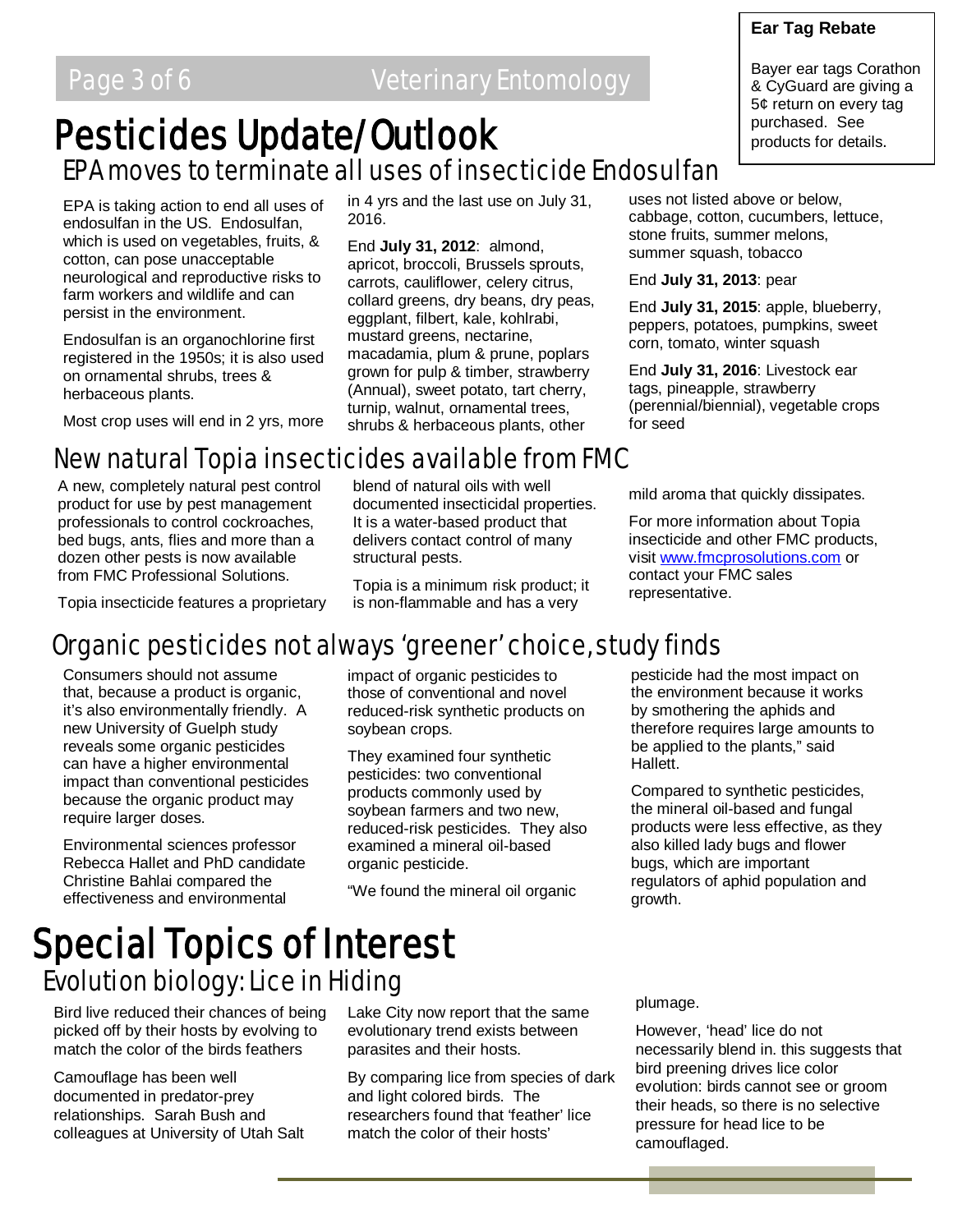### Journal Reviews<br>Salivary gland thrombostasin isoforms differentially regulate blood uptake of horn flies on control – and thrombostasin- vaccinated cattle. 2010. Cupp et al. K Med Entomol. 47:610-617. interactions in nature.

This study reports results of similar studies testing blood uptake of horn flies feeding on a natural host, cattle. This confirms the association of *ts* genotype with blood uptake of horn flies and showed that it was hot

species specific.

Theses experimental results confirm the efficacy of vaccines targeting horn fly salivary proteins and provide new insight into the dynamics of horn fly-cattle

#### Activity of *Bacillus* thuringiensis isolates against immature horn fly and stable fly (Diptera: Muscidae). 2010. Lysyk et al. J Econ Enomol. 103:1019-1029.

Eighty-five *Bt* and two *B. sphaericus* were screened against immature horn flies and stable flies. The majority of *Bt* and the *B. sphaericus* isolates had little

or no activity against horn fly and stable fly.

Five isolates were found to be highly toxic to horn fly and stable fly immatures, > 50% mortality.

**The Impact.** The five highly toxic *Bt* may have potential for use in integrated management of horn flies and stable flies.

**The Impact.** Use of a vaccine to discourage or completely eliminate horn fly blood feeding is another possible means of horn fly control.

#### Distribution and abundance of natural parasitoid (Hymenoptera: Pteromalidae) populations of house flies and stable flies (Diptera: Muscidae) at the University of Florida Dairy Research Unit. 2010. Romero et al. Neotropical Entomo. 39:424-429.

House fly and stable fly pupae were collected weekly from three fly habitats at <sup>or fly</sup> abundance. There was an the University of Florida Research dairy to average percentage rate of 27% for evaluate for parasitism.

affected by temperature, precipitation both fly species. A total of 10 parasitoid species were recovered.

Varying percentages were observed throughout the study but they were not

Pupae collected from bunker silos had

#### a higher rate of parasitism than those from calf pens and open pastures.

**The Impact**. Several parasitoid wasps species are present in the fields naturally and are effectively parasitizing muscid pupae.

#### Repellency to *Stomoxys calcitrans* (Diptera: Muscidae) of plant essential oils alone or in combination with *Calophyllum inophyllum* nut oil. 2010. Hieu et al. J Med Entomol. 47:575-580.

The repellency of female stable flies of 21 essential oils (EO) alone or in combination with nut oil (tamanu oil) was examined. Results were compared with those of DEET. Patchouli was found to be the most effective EO but less active than DEET.

Very strong repellency was also produced by clove bud, lovage root and clover leaf Eos and stron repellency from thyme white EO. Protection time with Eos alone was shorter than DEET, but this increased when combined with tamanu oil.

#### Dispersal of stable flies (Diptera: Muscidae) from larval development sites in a Nebraska landscape. 2010. Taylor et al. Environ Entomol. 39:1101 – 1110.

Seven mark-recapture studies were conducted over 3 yr to assess dispersal of newly emerged adult stable flies from larval development sites in a mixed agricultural environment.

Results indicated that 50% of stable fly

adults had dispersed beyond 1.6 km of their natal site, but only 5% had dispersed beyond 5.1 km. these results indicate that stable fly adults on cattle in a given area are most likely to have originated from larval development sites

#### Feeding success and trappability of horse flies evaluated with electrocuting nets and odour-baited traps. 2010. Murazi et al. Vet Parasit. 171:321-326.

The relative capacity of different tabanid species to mechanically transmit infectious diseases was assessed by comparing their feeding success on a horse. Ten species were collected with an electrocuting net while attempting to

feed on a horse and compared to the species collected by odour-bait traps.

The species collected were similar for both methods and had a similar composition.

Binary mixtures of essential oils and tamanu oil merit further study as potential repellents from stable flies.

**The Impact**. The use of Eos and tamanu oil provide a more natural form of fly repellency.

within an ≈5 km radius of the subject cattle.

**The Impact**. Stable fly populations stay close to home. Traveling far from their breeding grounds just is not necessary.

**The Impact.** Knowing which species of horse flies frequent a blood meal on a horse provides insight into the possibility of transmitting infectious diseases. Some species are more prone to carry the pathogens than others.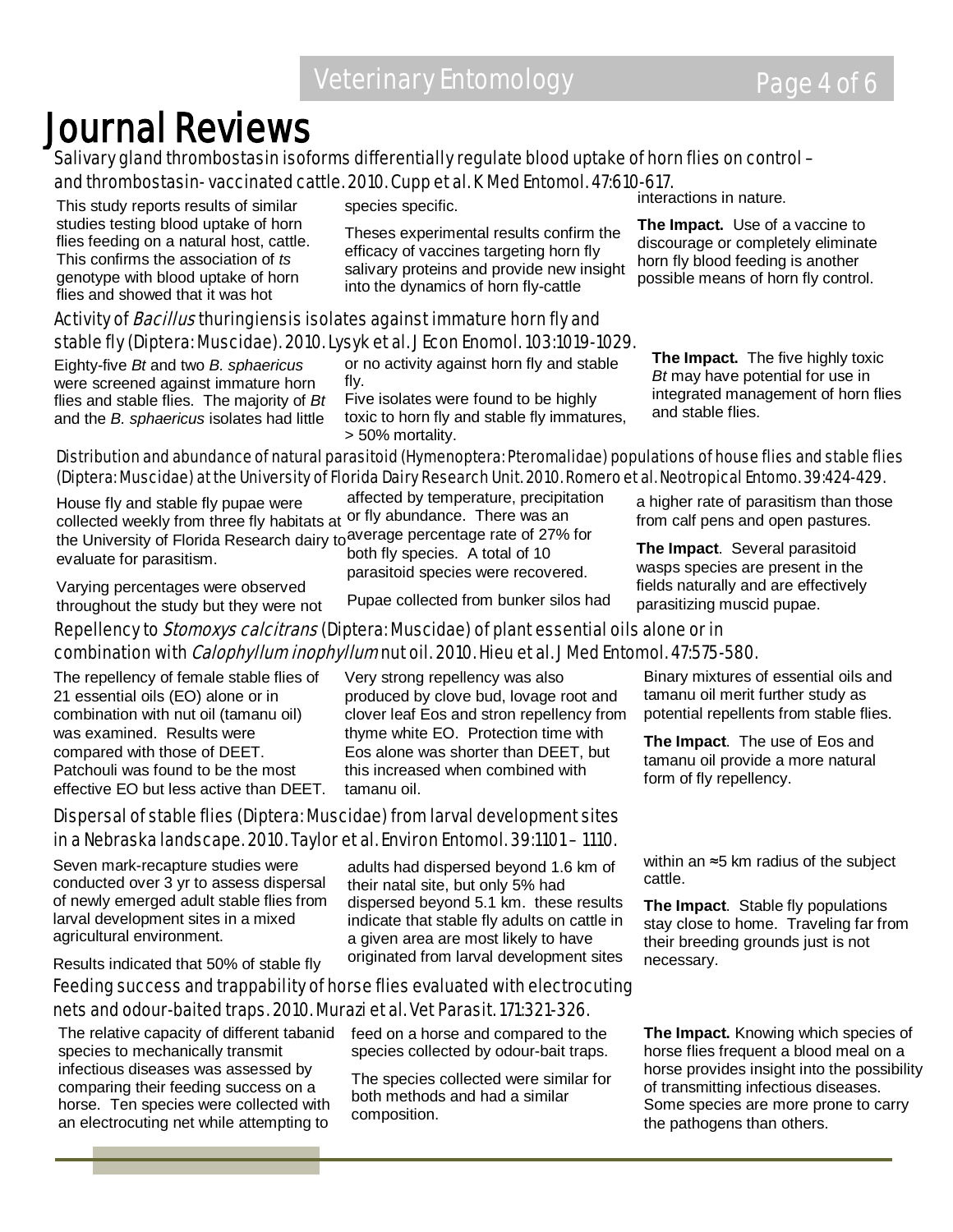#### Comparison of sampling tabanids (Diptera: Tabanidae) by four different potential attractants. 2010. Krcmar et al. J Appl Entomol. 34:608-613.

Synthetic and natural attractants in traps The effectiveness of 1-octen-3-ol, are used in many parts of the world to attract female tabanids. Certain attractants in different geographical regions may be ineffective under different environmental conditions for horse flies.

donkey urine, lactic acid and fresh human urine were tested as attractants for bait traps.

All attractants were more attractive to horse flies than nothing at all; with the

### Protection of livestock against bluetongue virus vector *Culicoides imicola* using

#### insecticide-treated netting in open areas. 2010. Med Vet Entomol. 24:169-175.

In this study the efficacy of surrounding The treated canvas did provide a yearling ewe pens with a canvas barrier or a cypermethrin-treated canvas barrier was assessed as to whether it reduced the entry of *Culicoides* spp. and *Culicoides imicola*.

reduction in the number of flies present within the pens. More research is needed to assess the degree of protection as a function of barrier height, *C. imicola* abundance, and the size of the area to be

1-octen-3-ol being the most attractive.

**The Impact**. Got me on this one, I see no benefit to using the other three attractants. Ok maybe it is beneficial in countries that cannot afford to purchase 1-octen-3-ol, plus now we know what will attract horse flies to a location.

protected.

**The Impact**. A barrier that effectively lowers the number of tiny *Cuilcoides* could reduce the numbers of bluetongue virus in livestock.

#### Host selection by questing female Amblyomma maculatum Koch, to cattle with feeding male ticks in southern Texas. 2010. Sleeba et al. Vet Parasit. 172: 105-108.

The feeding associations among male and female Gulf Coast ticks were examined using archived data obtained from untreated free-ranging

cattle pastured on native rangeland. There was significant evidence to show that female ticks are more attracted to grazing cattle with feeding males than

those without.

**The Impact.** This data can help optimize surveillance and control efforts for Gulf Coast ticks.

#### Trial of a minimal-risk botanical compound to control the vector tick of Lyme disease. 2010. Rand et al. J Med Entomol. 47:695-698.

bifenthrin and water were applied during peak nymphal and adult seasons in three

The IC2 grid had no ticks found after first spraying, very few found after second spraying and 6 months later. No ticks were dragged or collected from the

The application of IC2, a minimal-risk botanical compound containing 10% rosemary oil, was compared to bifenthrin, a commonly used synthetic compound for control of *Ixodes scapularis*.

High-pressured sprays of IC2,

#### Formulations of deet, picaridin, IR3535 applied to skin repel nymphs of the Lone star tick (Acari: Ixodes) for 12 hours. 2010. Carroll et al. J Med Entomol. 47:699-704.

separate grids.

The legs of human subjects were treated with several different formulations and then 70 hostseeking nymphs were released on each volunteer's ankle.

The formulations with ≥20% active ingredient were highly effective, with less than <10% of the ticks crossing through the treatment bands.

bifenthrin treated grid.

Substantial numbers were collected from the water treated grid during this period.

**The Impact**. IC2 appears to be an effective, minimum-risk acaricide to control the vector tick of Lyme disease.

**The Impact**. Another study looking at alternative insecticidal choices to DEET that actually works against the arthropod pest of choice.

#### Effects of prolonged exposure to low temperature on eggs of the brown dog tick, *Rhipicephalus sanguineau* (Latreille, 1806) (Acari: Ixodidae). 2010. Dantas-Torres et al. Vet Parasit. 171: 327-330.

*Rhipicephalus sanguineau* eggs were held at 8ºC for varying days to see if they could survive cold temperatures. The eggs were not successful at this cold temperature which is a limiting factor for the expansion of brown dog ticks unto more northern cold temperature regions.

**The Impact**. The ticks' inability to emerge from the egg stage under cold temperatures is a limiting factor for their establishment in cold temperature regions.

#### Laboratory and field evaluation of *Metaarhizium anisopliae* (Deuteromycotina: Hyphomycetes) for the control of Rhipicephalus microplus (Acari: Ixodidae) in the Mexican tropics. 2010. Ojeda-Chi et al. Vet Parasit. 170:348-354.

The aim of this study was to evaluate the effect of *Metarhizium anisopliae* to control *Rhipicephalus microplus* under laboratory and field conditions.

The entompathogenic fungi, *M. anisopliae*, showed 67.7% and 100% control of larvae in the field during the wet and dry season.

**The Impact.** With the increase in resistance to pesticide chemicals, this entomopathogen provides another means to control southern cattle tick.